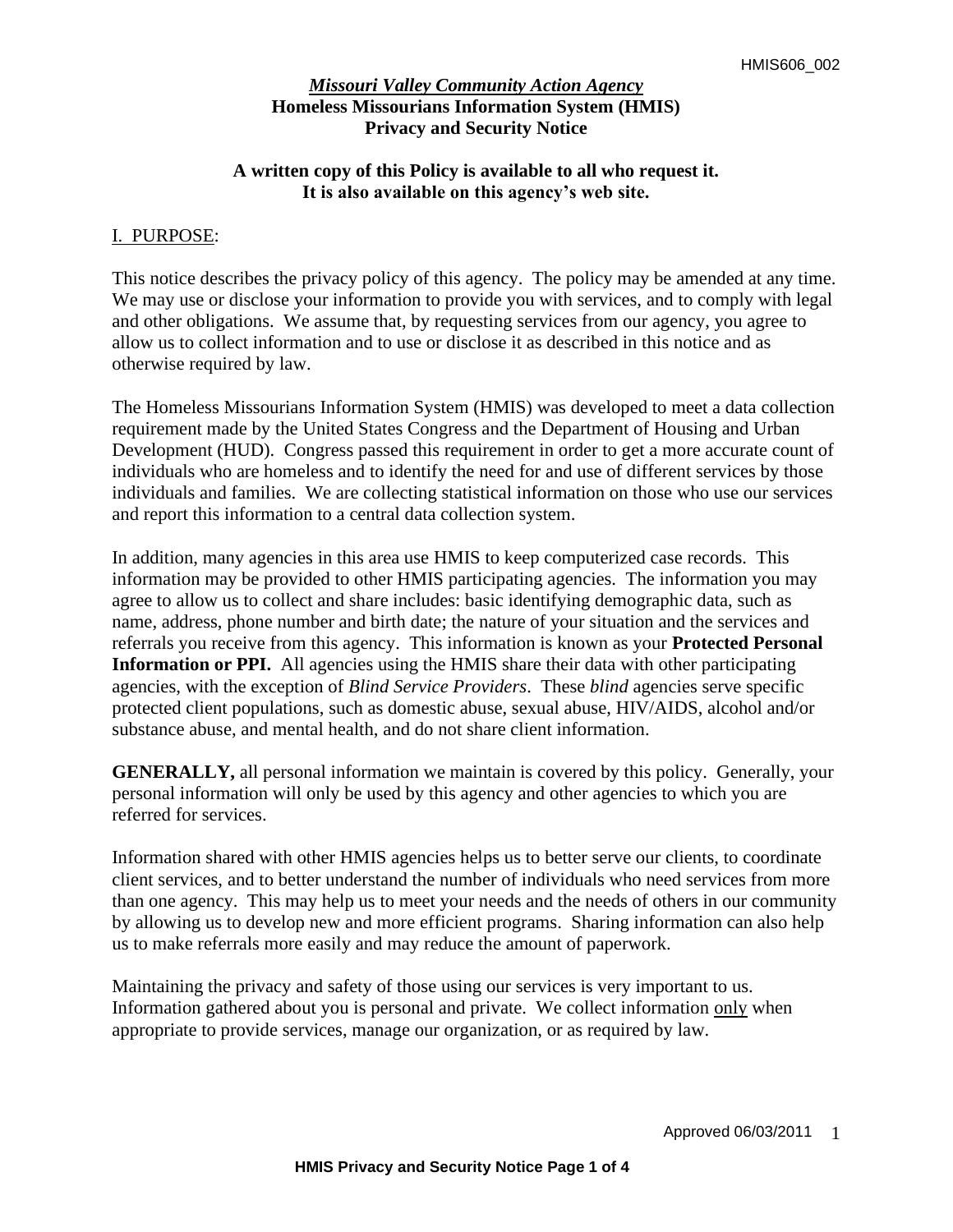# II. CONFIDENTIALITY RIGHTS:

This agency has a confidential policy that has been approved by its Board of Directors. This policy follows all HUD confidentiality regulations that are applicable to this agency, including those covering programs that receive HUD funding for homeless services. Separate rules apply for HIPPA privacy and security regulations regarding medical records.

This agency will use and disclose personal information from HMIS only in the following circumstances:

- 1. To provide or coordinate services to an individual.
- 2. For functions related to payment or reimbursement for services.
- 3. To carry out administrative functions including, but not limited to legal, audit, personnel, planning, oversight or management functions.
- 4. Databases used for research, where all identifying information has been removed.
- 5. Contractual research where privacy conditions are met.
- 6. Where a disclosure is required by law and disclosure complies with and is limited to the requirements of the law. Instances where this might occur are during a medical emergency, to report a crime against staff of the agency or a crime on agency premises, or to avert a serious threat to health or safety, including a person's attempt to harm himself or herself.
- 7. To comply with government reporting obligations.
- 8. In connection with a court order, warrant, subpoena or other court proceeding where disclosure is required.

# III. YOUR INFORMATION RIGHTS:

As a client receiving services at this agency, you have the following rights:

- 1. **Access to your record**. You have the right to review your HMIS record. At your request, we will assist in viewing the record within five working days.
- 2. **Correction of your record**. You have the right to request to have your record corrected so that information is up-to-date and accurate to ensure fairness in its use.
- 3. **Refusal**. Our ability to assist you depends on having certain personal identifying information. If you choose not to share the information we request, we reserve the right to decline to provide you with services as doing so could jeopardize our status as a service provider.
- 4. **Agency's Right to Refuse Inspection of an Individual Record**. Our agency may deny you the right to inspect or copy your personal information for the following reasons:
	- a. information is compiled in reasonable anticipation of litigation or comparable proceedings;
	- b. information about another individual other than the agency staff would be disclosed;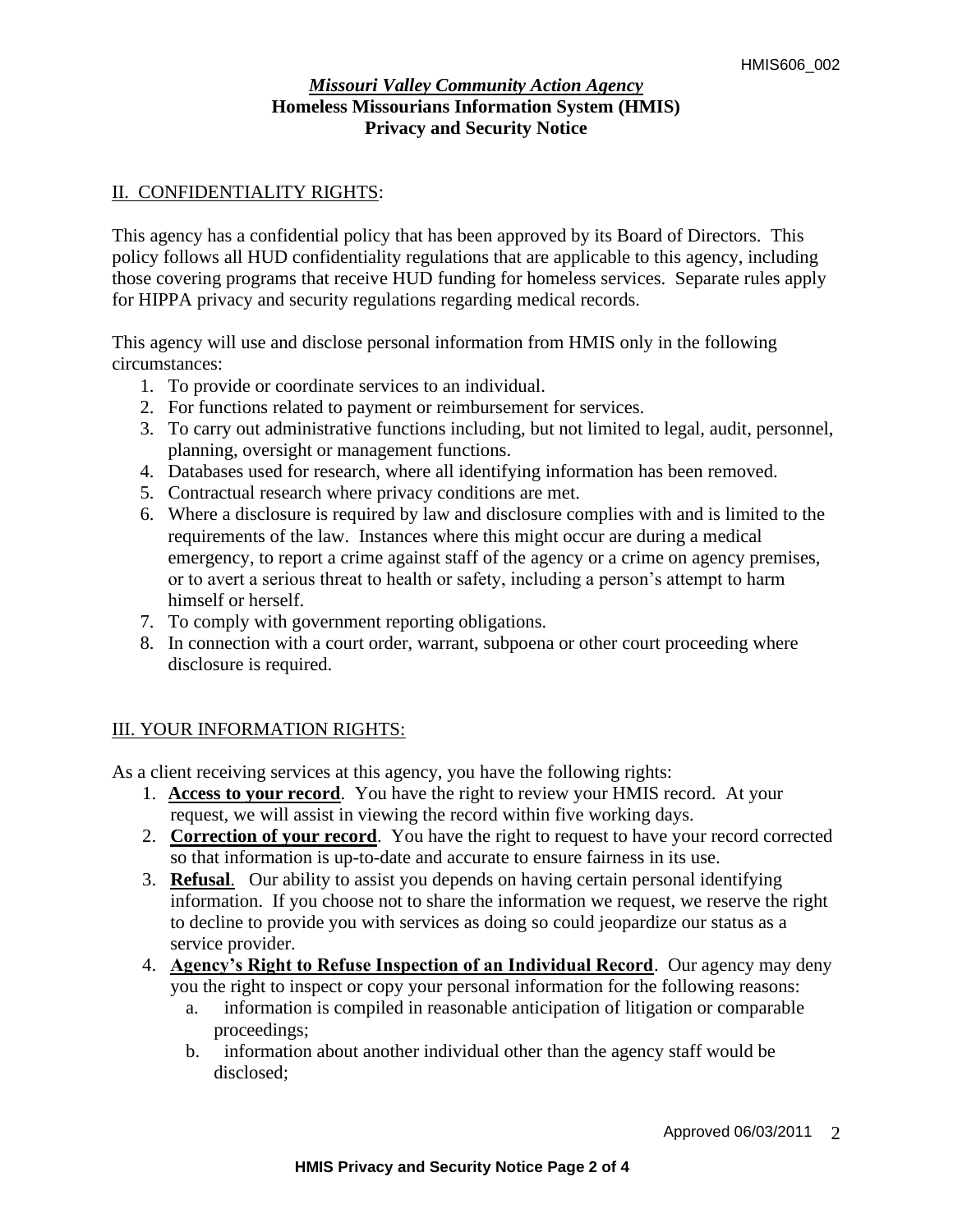- c. information was obtained under a promise of confidentiality other than a promise from this provider and disclosure would reveal the source of the information; or
- d. information, the disclosure of which would be reasonably likely to endanger the life or physical safety of any individual.
- 5. **Harassment.**The agency reserves the right to reject repeated or harassing requests for access or correction. However, if the agency denies your request for access or correction, you will be provided written documentation regarding your request and the reason for denial. A copy of that documentation will also be included in your client record.
- 6. **Grievance***.* You have the right to be heard if you feel that your confidentiality rights have been violated, if you have been denied access to your personal records, or if you have been put at personal risk, or harmed. Our agency has established a formal grievance process for you to use in such a circumstance.**To file a complaint or grievance you should contact our Outreach Services Director, Cortney Mullins at: [mullinsc@mvcaa.net](mailto:mullinsc@mvcaa.net) or (660) 886-7476 ext. 1306**

# IV. HOW YOUR INFORMATION WILL BE KEPT SECURE:

Protecting the safety and privacy of individuals receiving services and the confidentiality of their records is of paramount importance to us. Through training, policies, procedures and software, we have taken the following steps to make sure your information is kept safe and secure:

- 1. The computer program we use has the highest degree of security protection available.
- 2. Only trained and authorized individuals will enter or view your personal information.
- 3. Your name and other identifying information will not be contained in HMIS reports that are issued to local, state or national agencies.
- 4. Employees receive training in privacy protection and agree to follow strict confidentiality standards before using the system.
- 5. The server/database/software only allows individuals access to the information. Only those who should see certain information will be allowed to see that information.
- 6. The server/database will communicate using 128-bit encryption-an Internet technology intended to keep information private while it is transported back and forth across the Internet. Furthermore, identifying data stored on the server is also encrypted or coded so that it cannot be recognized.
- 7. The server/database exists behind a firewall-a device meant to keep hackers/crackers/viruses/etc. away from the server.
- 8. The main database will be kept physically secure, meaning only authorized personnel will have access to the server/database.
- 9. System Administrators employed by the HMIS and the agency support the operation of the database. Administration of the database is governed by agreements that limit the use of personal information to providing administrative support and generating reports using aggregated information. These agreements further insure the confidentiality of your personal information.